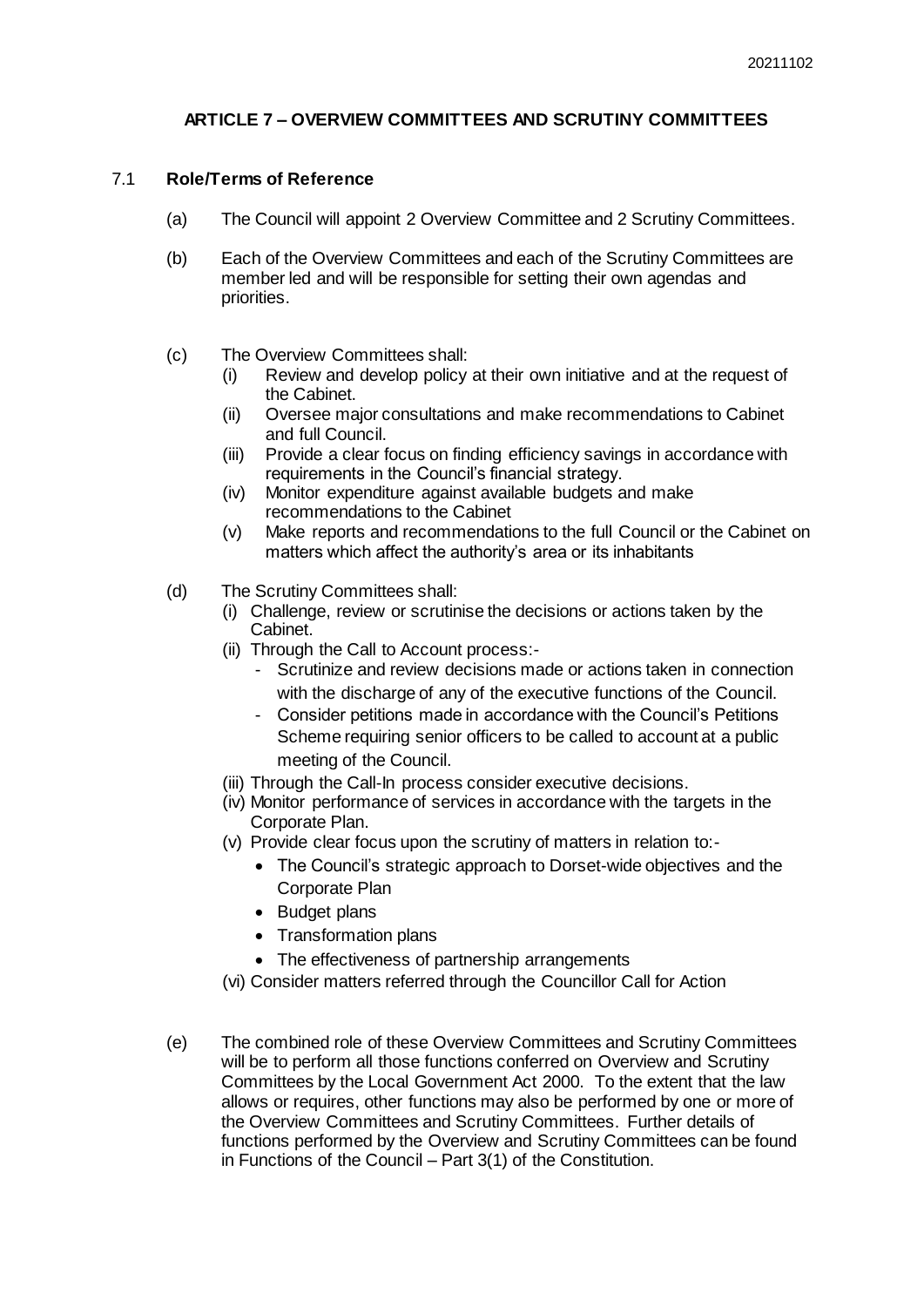- (f) Each of the Overview Committees and each of the Scrutiny Committees shall have primary responsibility for different theme areas, namely:
	- (i) People and Health Overview
	- (ii) Place and Resources Overview
	- (iii) People and Health Scrutiny
	- (iv) Place and Resources Scrutiny
- (g) Save in relation to the consideration of education functions (which for the purposes of this article shall mean as defined in section 579 (1) of the Education Act 1996) exercisable by the Executive, the identification of a primary responsibility for a theme in relation to an Overview Committee shall not prevent either of the Overview Committees from considering any matter that may cut across different theme areas. Similarly primary responsibility for a theme in relation to scrutiny shall not prevent either scrutiny committee from considering any matter cutting across different theme areas.
- (h) No Overview Committee and no Scrutiny Committee may discharge any functions other than those permitted by legislation.
- (i) In exercising or deciding whether to exercise its functions each Overview Committee and each Scrutiny Committee should have regard to any guidance for the time being issued by the relevant Secretary of State.
- (j) In the absence of any alternative joint arrangements having been entered into, the Overview Committee and the Scrutiny Committee with primary responsibilities for:
	- (i) "People and Health" shall be the Council's Overview Committee and the Council's Scrutiny Committee for the purposes of fulfilling the Council's statutory duties in relation to crime and disorder;
	- (ii) "People and Health" shall be the Council's Scrutiny Committee for the purposes of fulfilling the Council's statutory powers in relation to health scrutiny; and
	- (iii) "People and Health" shall be the Council's Overview Committee and its Scrutiny Committee for the performance of the Council's statutory functions in relation to education matters.
- (k) In order to undertake work of a cross cutting nature within the terms of reference of both overview committees they may meet together as a Joint Overview Committee:
	- (i) The proper officer shall make arrangements for a Joint Overview Committee meeting where both overview committee chairmen are in agreement that better outcomes are likely to be achieved through the two committees working together on a task and finish basis on an item of relevance to both.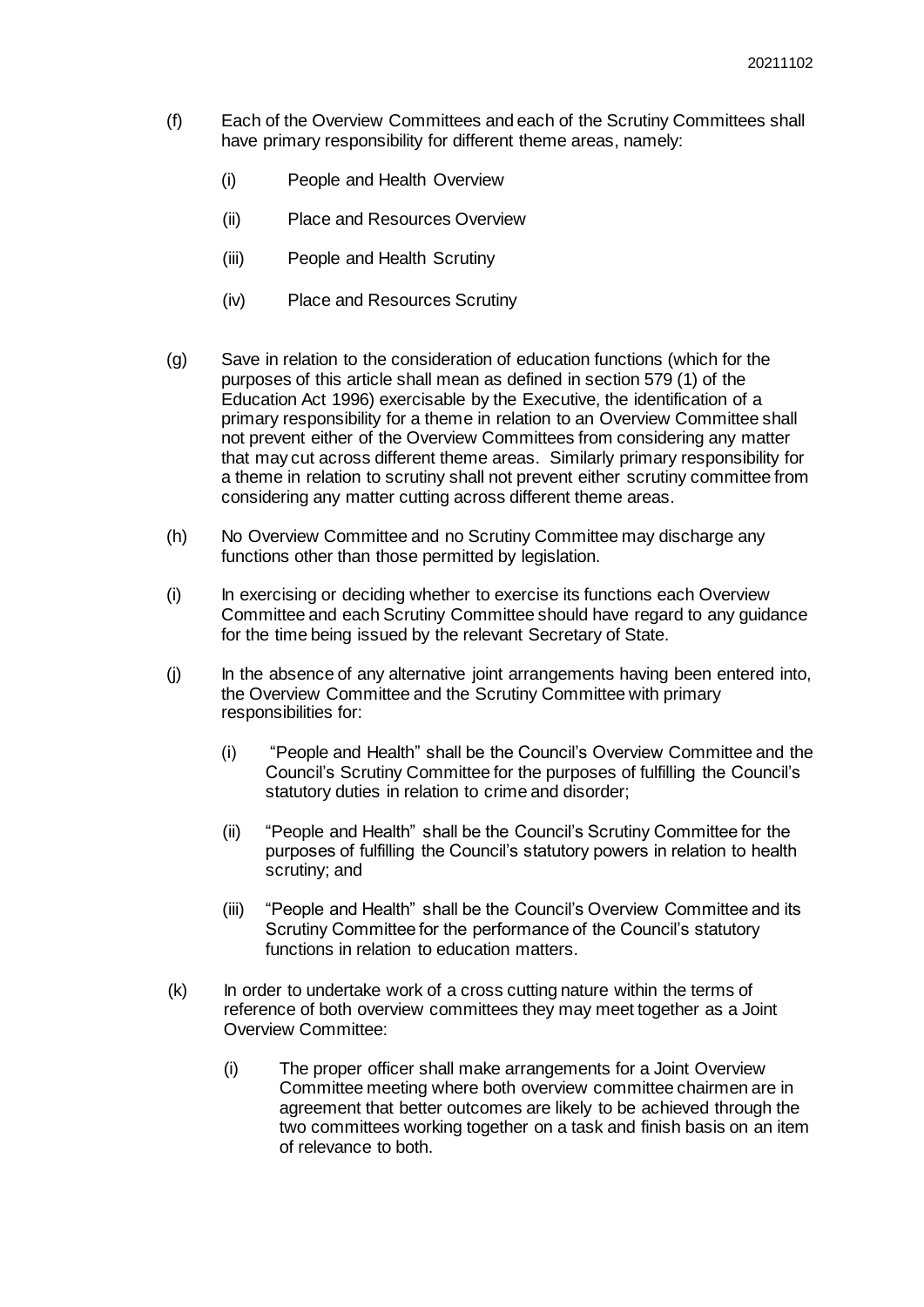- (ii) A Joint Overview Committee shall comprise either the entire membership of the two overview committees (a total membership of 20) or such number drawn from the two overview committees as the chairmen shall agree and appointed by the proper officer on a politically proportionate basis after consultation with group leaders
- (iii) A Joint Overview Committee shall elect a Chairman and Vicechairman for the meeting.
- (l) In order to undertake work of a cross cutting nature within the terms of reference of both scrutiny committees they may meet together as a Joint Scrutiny Committee:
	- (i) The proper officer shall make arrangements for a Joint Scrutiny Committee meeting where both scrutiny committee chairmen are in agreement that better outcomes are likely to be achieved through the two committees working together on a task and finish basis on an item of relevance to both.
	- (ii) A Joint Scrutiny Committee may call a portfolio holder or chief officer to give account (Overview and Scrutiny Procedure Rule 23) but shall not exercise the power of call-in (Overview and Scrutiny Procedure Rule 25)
	- (iii) A Joint Scrutiny Committee shall comprise either the entire membership of the two scrutiny committees (a total membership of 20) or such number drawn from the two scrutiny committees as the chairmen shall agree and appointed by the proper officer on a politically proportionate basis after consultation with group leaders
	- (iv) A Joint Scrutiny Committee shall elect a Chairman and Vicechairman for the meeting.

## 7.2 **Membership**

- (a) Each Overview Committee and each Scrutiny Committee shall consist of 10 Members including its appointed Chairman and Vice Chairman.
- (b) The quorum of each Committee is 3.
- (c) To the extent that the law requires an Overview and Scrutiny Committee to include a person who is not a Member, then the membership shall be made up of 10 Members plus the number of additional persons required, provided that for the avoidance of doubt this provision does not apply to any joint arrangements entered into by the Council.
- (d) In relation to the exercise of overview and scrutiny functions relating to education matters, the membership of "People and Health" Overview Committee shall in particular include:
	- (i) a person nominated by a Diocesan Board of Education for a Church of England diocese falling wholly or partly with the area of the Council;
	- (ii) a person nominated by the Bishop of any Roman Catholic diocese falling wholly or partly with the area of the Council; and
	- (iii) two parent governors from maintained schools within the area of the **Council**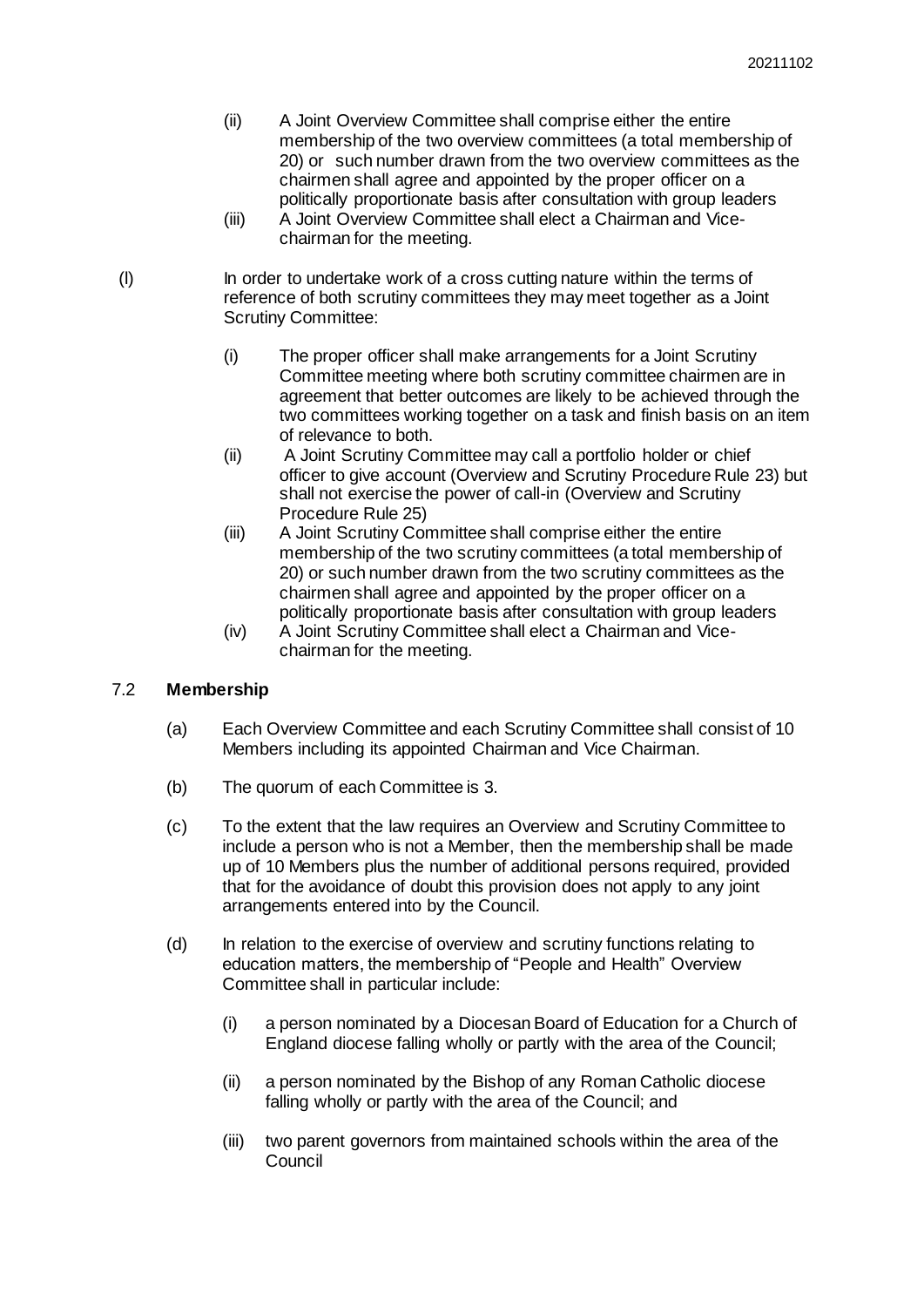- (e) No Overview Committee and no Scrutiny Committee shall include any Member of the Executive whilst so appointed.
- (f) No member of the People and Health Overview Committee and no member of the Place and Resources Overview Committee shall be a member of the corresponding Scrutiny Committee.
- (g) Subject, where appropriate, to relevant provisions set out in a scheme made by the Council for such purposes and to any other relevant legislative limitations an Overview Committee and a Scrutiny Committee may include persons who are not Members. Arrangements shall include such persons as part of an Overview and Scrutiny Committee where the law requires. Unless the law or a relevant scheme otherwise requires each Overview Committee and each Scrutiny Committee may determine the appointment of its non-Members.
- (h) There shall be no power to appoint substitutes to any Overview and Scrutiny Committee.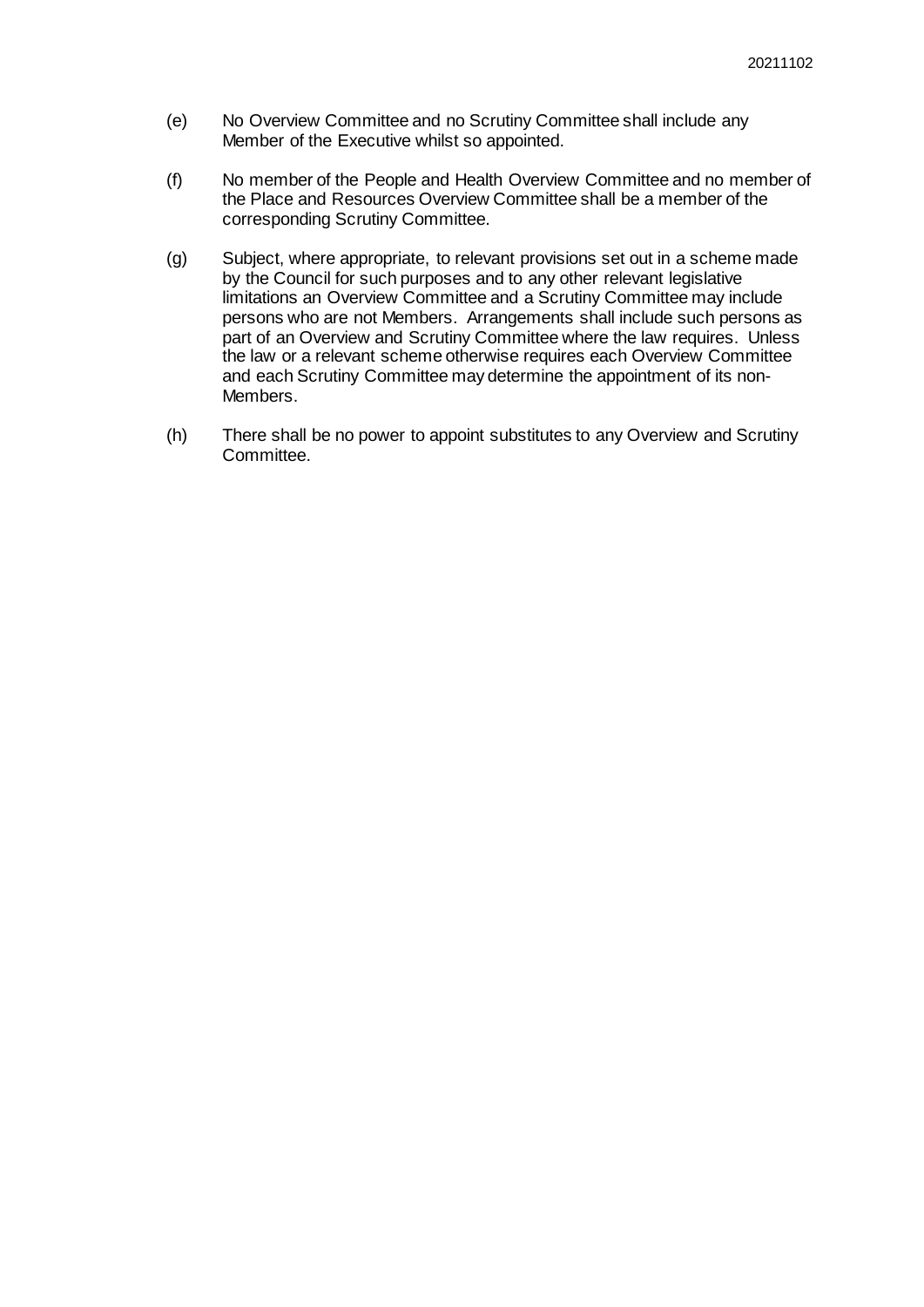## 7.3 **Appointment of Chairman and Vice Chairman**

- (a) The Chairman and Vice-Chairman of each Overview Committee and each Scrutiny Committee shall be appointed annually by Full Council unless Full Council determines otherwise.
- (b) The Chairman of each Scrutiny Committee shall be a member of the largest political group that is different to that of the Leader. The Vice Chairmen shall not be members of the same political group as the Leader.

## 7.4 **Sub-Committees**

- (a) An Overview Committee and a Scrutiny Committee may appoint Sub-Committees and may arrange for the discharge of any of its functions/powers by a Sub-Committee appointed by it.
- (b) A Sub-Committee of an Overview Committee or a Scrutiny Committee may not discharge any functions other than those conferred on it by the Committee that appointed it.
- (c) The Chairman and Vice-Chairman of an Overview Committee Sub-Committee and a Scrutiny Committee Sub-Committee shall be appointed by the Sub-Committee unless the appointing Committee expressly determines otherwise.
- (d) Subject to any limitations that may apply an Overview Committee and a Scrutiny Committee shall normally determine the:
	- (i) terms of reference;
	- (ii) arrangements for the holding and frequency of meetings;
	- (iii) size of membership; and
	- (iv) quorum,

of each of its Sub-Committees but in the absence of such determination and unless the law otherwise requires such matters may be determined by the Sub-Committee itself provided that in no circumstance shall a quorum be less than 3 Members.

- (e) The Proper Officer shall maintain a list of all Sub-Committees, including:
	- (i) membership;
	- (ii) terms of reference;
	- (iii) any function; and
	- (iv) any rule governing a Sub-Committee's conduct and proceedings not otherwise provided for elsewhere in this Constitution,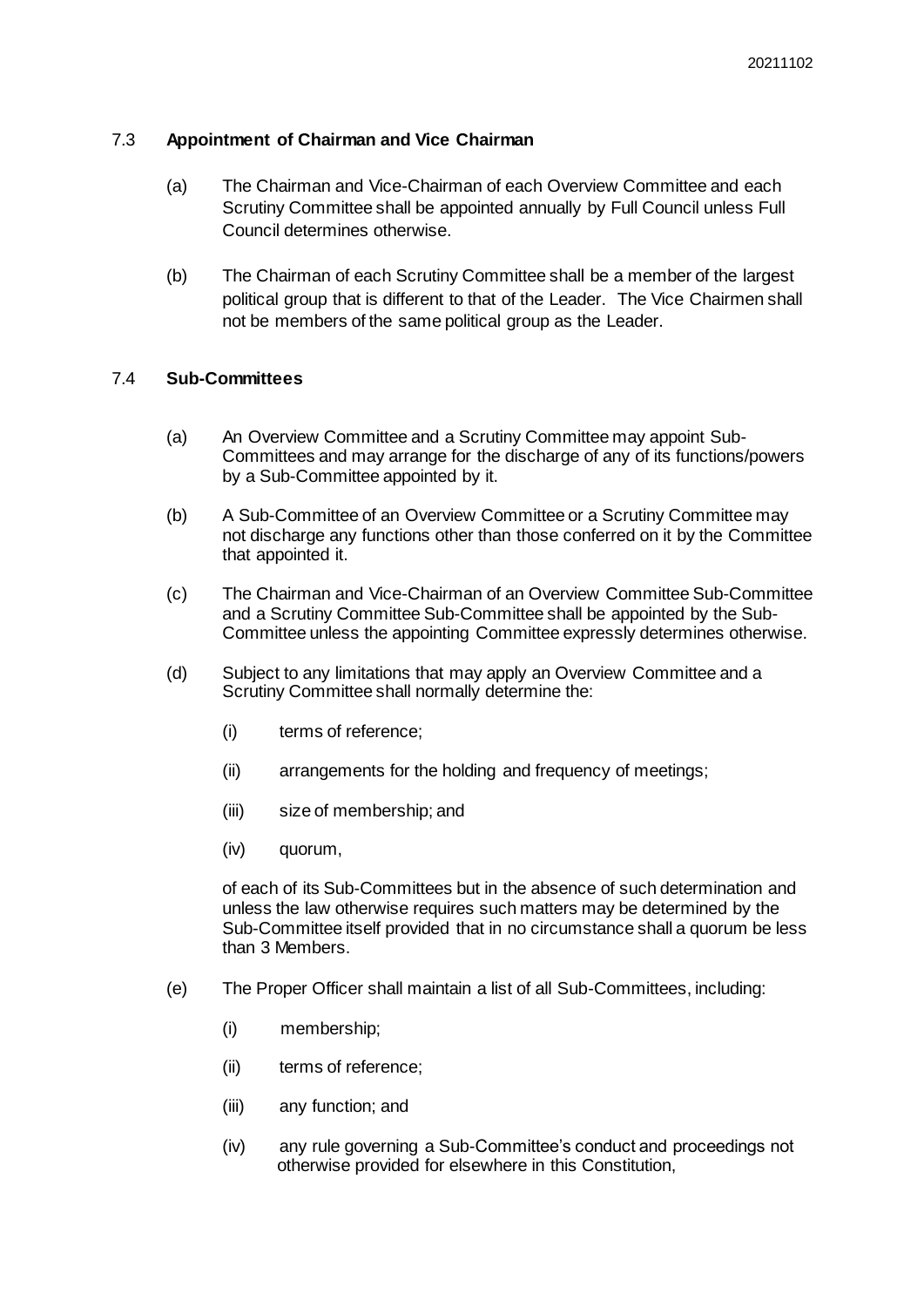created pursuant to this Article. That list shall form part of the Constitution.

#### **a. Meetings**

- (a) The number of ordinary meetings of each Overview Committee and each Scrutiny Committee in a year will normally be determined by Full Council.
- (b) The Chairman of each Overview Committee and each Scrutiny Committee shall have the power to call one or more special meeting(s) of the Committee of which s/he is the Chairman.
- (c) The Chairman of an Overview Committee or a Scrutiny Committee may determine that any of its meetings should be cancelled for insufficient business.

## **b. Proceedings and Reporting**

Each Overview Committee and each Scrutiny Committee will generally conduct its business as set out in various Procedure Rules – Part 2 of this Constitution.

#### **c. Call-in**

- (a) Each of the Scrutiny Committees has the authority to review individual decisions and seek their Call In for reconsideration as described in article 7.1 (d) above and as provided for in the Overview and Scrutiny Procedure Rules – Part 2 of this Constitution.
- (b) A Chairman of one of the Scrutiny Committees will normally be consulted before implementation of various urgent executive decisions or in connection with the urgency process relating to Call-in decisions (see Overview and Scrutiny Procedure Rules - Part 2 of this Constitution).

#### **d. Delegated powers and powers to recommend**

- (a) The Overview Committee and the Scrutiny Committees shall have the powers as set out in Functions of the Council - Part 3(1) of the Constitution.
- (b) For the avoidance of doubt and in so far as the law allows,
	- (i) each of the Overview Committees and the Scrutiny Committees; and
	- (ii) unless limited by the creating Committee, any Sub-Committee of an Overview Committee or a and Scrutiny Committee,

may delegate or refer any of its powers to any Officer(s).

#### **e. Member Interests**

These arrangements have been designed to avoid situations where members involved in developing policy proposals have the opportunity to scrutinise their own proposals. Where circumstances mean that a member might nonetheless be involved in scrutinising their own proposal they should seek advice from the Monitoring Officer with a view to avoiding any perceived conflict. .